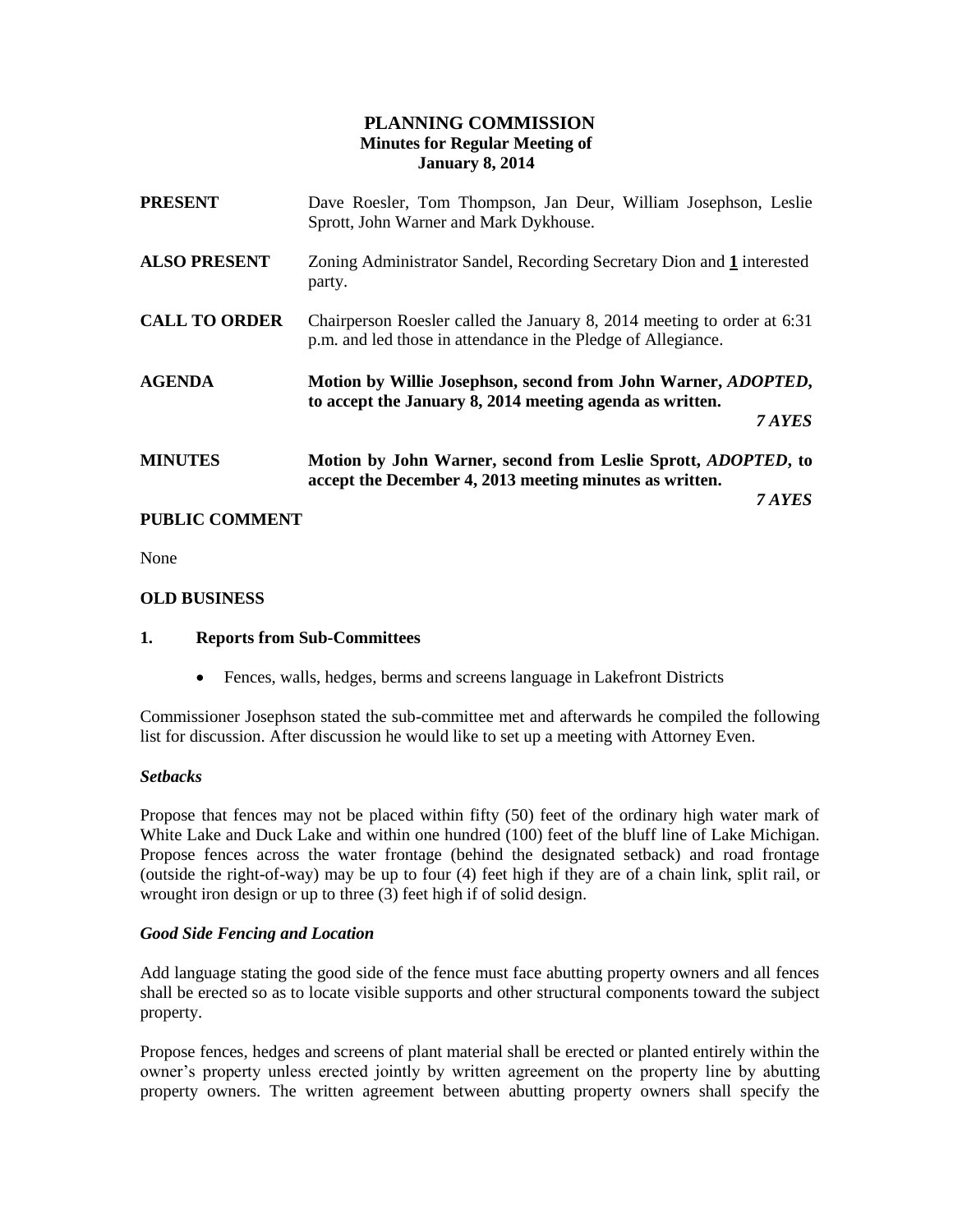responsibility for maintenance and the agreement shall be approved by the Zoning Administrator and placed on file with the Township.

### *Snow Fencing*

Add language to allow temporary fencing, including the use of wood or plastic snow fences for the purpose of limiting snow drifting between October 1 and April 1, protection of excavation and construction sites, and the protection of plants during grading and construction is permitted for up to 180 consecutive days. Snow fences constructed of wood and wire, and/or plastic shall be permitted only as temporary fences.

### *Swimming Pool Fences*

Propose amendment to allow four (4) foot fences in Lakefront District rear yards to meet State of Michigan Requirements.

## *Lakefront Districts Rear Yard Height Requirement*

Propose to allow six (6) foot high fence between off-set houses to midpoint or to the one hundred (100) foot setback.

## *Construction of Fence or Screens*

Prohibit use of dead branches or other garden debris.

## *Clarify term 'Fence' to 'Boundary Fence' and amend definition of Hedges*

Existing Definition for Hedge: "A close-set row of bushes, shrubs, or small trees, usually with their branches intermingled, forming a barrier contiguous to a boundary line."

Propose to eliminate 'small' in front of trees

Propose to add in definitions: "Any plantings forming a row more than 50% opaque is considered a hedge."

Would one hundred (100) foot setback eliminate hedges on Lakefront lots? (Research and discuss with attorney a reasonable percentage.

Just for a matter of discussion Commissioner Josephson stated (from the City of South Haven Zoning Ordinance): "A waterfront lot shall maintain the yard on the water side of the primary structure as an open un-obscured yard from the water's edge to the nearest wall of the primary structure."

During discussion some Commissioners expressed that the State has ruled there is no right to a view so we need to be sure and have Attorney Even review any proposed language. The question was asked if what was quoted from the City of South Haven Zoning Ordinance has been challenged. Chairperson Roesler stated we need to work towards a balance for all property owners. Possibly we could keep the three (3) foot requirement from the house to the one hundred (100) foot setback but it has to be see-through. It may also be helpful to see how fence is used in the current zoning ordinances. Recording Secretary Garvey will do a search and report to Commissioner Josephson. Consensus was to continue further discussion at the next meeting.